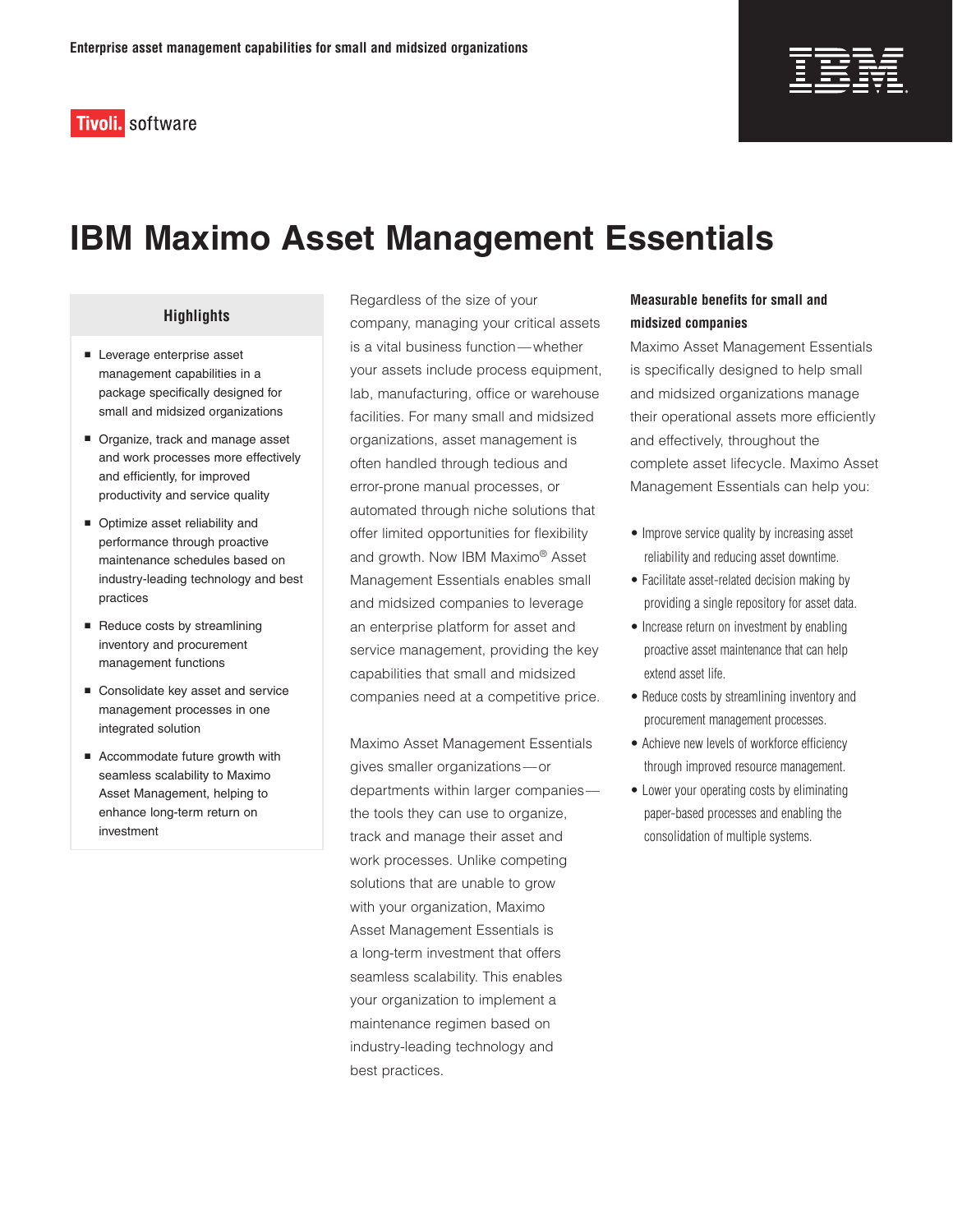

*IBM Maximo Asset Management Essentials provides a single, unified platform that supports a wide range of asset and service management functions.* 

# **Comprehensive asset and service management**

Maximo Asset Management Essentials is an integrated solution that brings together six key management processes in a single product: asset, work, service, contract, inventory, and procurement management. Together these applications leverage the industry-leading Maximo software architecture to help you capture critical asset and work data, and optimize your maintenance and service initiatives.

## *Asset management*

The asset management capabilities within Maximo Asset Management Essentials can help you achieve the control you need in order to more efficiently track and manage asset and location data throughout the asset lifecycle. These capabilities enable proactive—rather than reactive maintenance, which can help your organization maximize productivity, reduce unplanned downtime, and extend asset life, all of which can contribute to reduced costs and improved service quality.

## *Work management*

The work management capabilities within Maximo Asset Management Essentials can help you manage both planned and unplanned maintenance activities, from initial work request and work order generation through completion and recording. Work planners can create job plans and preventative maintenance schedules, match job tasks to available resources, establish priorities, and track critical maintenance activities.

# *Service management*

The service management capabilities within Maximo Asset Management Essentials can enable organizations to implement consistent service management processes, allowing end users to submit new service requests as well as to track and update open service requests. Ticket templates can help organizations standardize the service request process, while self-service options can help improve workforce efficiency.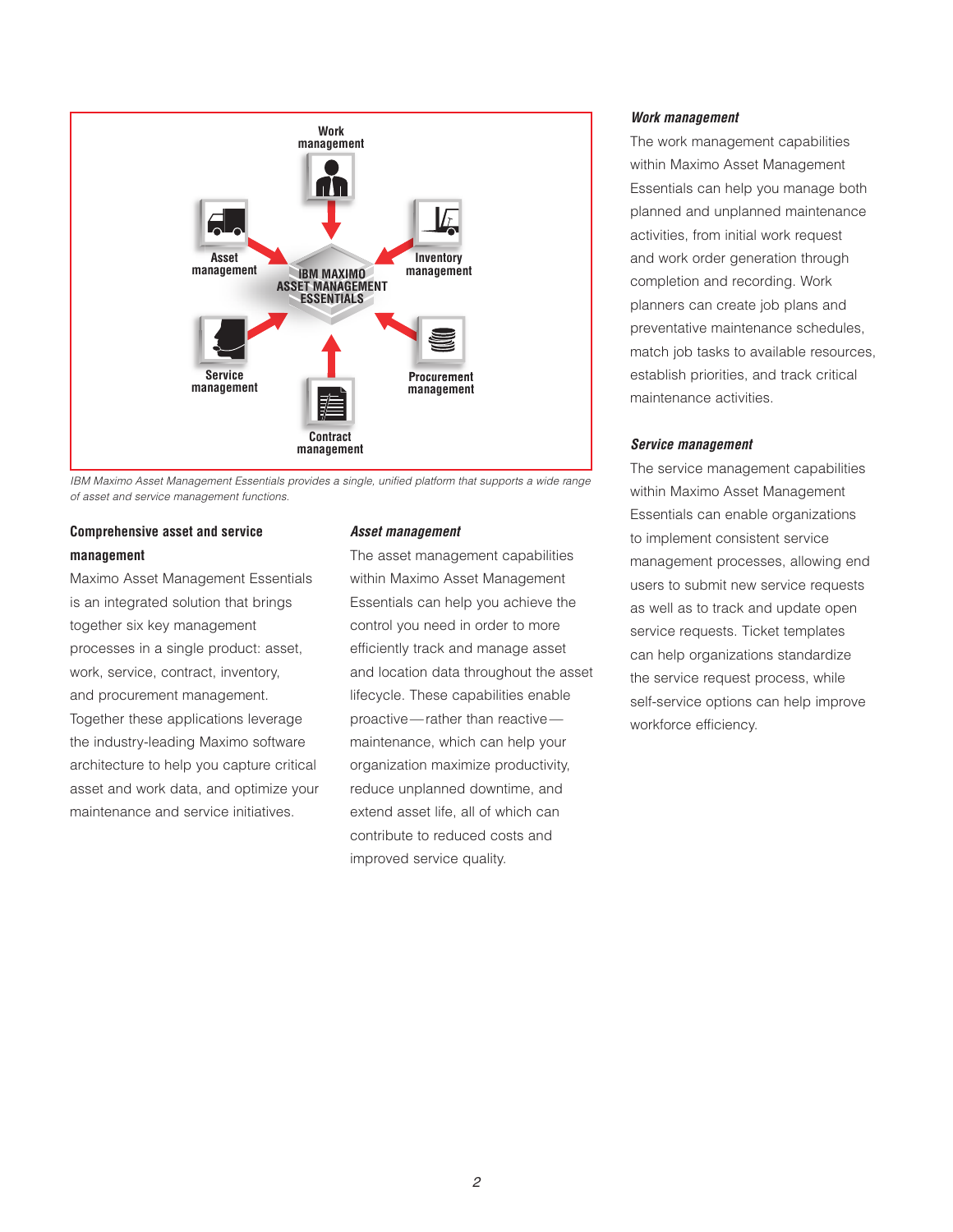**IBM Maximo Asset Management Essentials applications**

| <b>Asset</b><br><b>Management</b>                                                                                           | <b>Work</b><br><b>Management</b>                                                                                                                                                                                                         | <b>Inventory</b><br><b>Management</b>                                                                                                                             | <b>Procurement</b><br><b>Management</b>                                                                                                                      | <b>Contract</b><br><b>Management</b>                                                                                                                                              | <b>Service</b><br><b>Management</b>                                                                                                      |
|-----------------------------------------------------------------------------------------------------------------------------|------------------------------------------------------------------------------------------------------------------------------------------------------------------------------------------------------------------------------------------|-------------------------------------------------------------------------------------------------------------------------------------------------------------------|--------------------------------------------------------------------------------------------------------------------------------------------------------------|-----------------------------------------------------------------------------------------------------------------------------------------------------------------------------------|------------------------------------------------------------------------------------------------------------------------------------------|
| Locations<br>Asset<br><b>Failure Codes</b><br><b>Meters</b><br><b>Meter Groups</b>                                          | <b>Work Order Tracking</b><br><b>Quick Reporting</b><br><b>Labor Reporting</b><br>Assignment<br>Manager<br><b>Activities &amp; Tasks</b><br><b>Service Requests</b><br><b>Job Plans</b><br>Preventive<br>Maintenance<br><b>Master PM</b> | <b>Item Master</b><br>Storerooms<br>Inventory<br><b>Issues &amp; Transfers</b><br><b>Condition Codes</b><br><b>Stocked Tools</b><br><b>Tools</b><br>Service Items | Request for<br>Quotation<br>Receiving<br>Purchase<br>Requisitions<br><b>Invoices</b><br>Companies<br><b>Purchase Orders</b><br><b>Terms &amp; Conditions</b> | <b>Purchase Contracts</b><br><b>Master Contracts</b><br><b>Warranty Contracts</b><br>Lease/Rental<br>Contracts<br><b>Labor Rate</b><br>Contracts<br><b>Terms &amp; Conditions</b> | <b>Service Request</b><br>Self-Service<br>• Create Request<br>• View Request<br><b>Ticket Templates</b><br><b>Activities &amp; Tasks</b> |
| <b>KPIs / Reporting / Analysis</b><br><b>Security &amp; Administration</b><br><b>Service-Oriented Architecture Platform</b> |                                                                                                                                                                                                                                          |                                                                                                                                                                   |                                                                                                                                                              |                                                                                                                                                                                   |                                                                                                                                          |

*IBM Maximo Asset Management Essentials brings together six key management applications that leverage the industry-leading Maximo software architecture.* 

#### *Contract management*

The contract management capabilities within Maximo Asset Management Essentials can provide organizations with enhanced control over vendor contracts. This integrated contract management system provides comprehensive support for purchase, lease, rental, warranty, labor rate and master contracts, and the terms and conditions capability allows you to more consistently apply standardized policies across the organization.

#### *Inventory management*

The inventory management capabilities within Maximo Asset Management Essentials can enable new levels of visibility into your asset-related inventory, providing details on parts and materials, service items, and tools. Real-time inventory tracking and reporting can help streamline inventory management processes, helping to decrease costs by eliminating excess or obsolete inventory, and helping inventory managers optimize inventory planning.

#### *Procurement management*

The procurement management capabilities within Maximo Asset Management Essentials support each phase of the procurement process, including direct purchasing and inventory replenishment. Procurement managers can leverage comprehensive requisition, quotation, vendor, purchase order and contract capabilities to help improve purchasing efficiency and lower sourcing costs.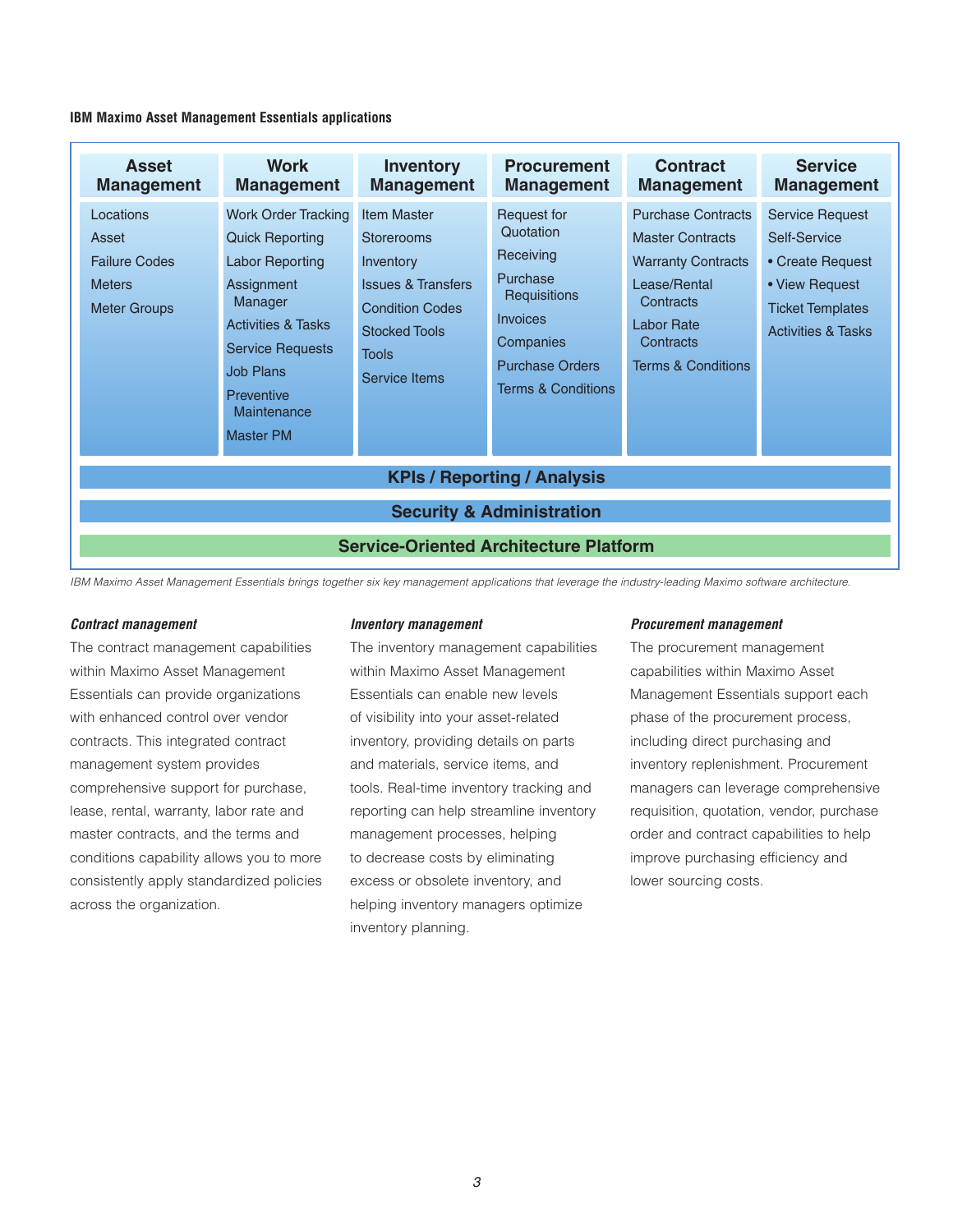# **Turning asset data into valuable information**

Maximo Asset Management Essentials also provides key performance indicators (KPIs) and other reporting and analysis capabilities across all six management applications. KPIs can help you capture critical asset and service management data, display it in meaningful views, then leverage the information to enable improved decision making and to help optimize asset-related business processes.

# **Extending your investment**

Maximo Asset Management Essentials offers several add-on options for extending the capabilities of your implementation, giving your organization additional opportunities to streamline processes, foster operating efficiencies and help reduce costs.

- Generic Maximo Enterprise Adapter allows you to integrate Maximo Asset Management Essentials with other applications for a more holistic view of your asset information. This tool supports integration scenarios typically found between Maximo Asset Management Essentials and other business systems, which can help simplify real-time data exchange between systems.
- Mobile Work Manager and Mobile Inventory Manager provide remote access to work and inventory data from Maximo Asset Management Essentials — whether connected or disconnected — helping mobile workers to complete more work, minimize nonproductive activities, and reduce paperwork and data entry.

• Microsoft Project Adapter enables bidirectional connectivity between Maximo Asset Management Essentials and Microsoft® Project, providing comprehensive access to work and resource data from Maximo Asset Management Essentials within Microsoft Project for scheduling and planning.

# **Seamless scalability**

Part of the IBM Tivoli® software portfolio, Maximo Asset Management Essentials is designed to grow with your company. Maximo Asset Management Essentials is built on the industryleading Maximo software platform, a standards-based, open, serviceoriented architecture that integrates with modern technology infrastructures. Because of this foundation, upgrading to the full enterprise features of Maximo Asset Management is a seamless process, requiring no data loading or application migration. This effortless scalability helps protect your investment over the long term.

# **For more information**

To learn more about how IBM Maximo Asset Management Essentials can equip your organization with the asset and service management capabilities you need, contact your IBM representative or IBM Business Partner, or visit *ibm.com[/tivoli/maximo](http://www.ibm.com/tivoli/maximo)* 

# **About Tivoli software from IBM**

Tivoli software offers a service management platform for organizations to deliver quality service by providing visibility, control and automation visibility to see and understand the workings of their business; control to effectively manage their business, minimize risk, and protect their brand; and automation to optimize their business, reduce the cost of operations and deliver new services more rapidly. Unlike IT-centric service management, Tivoli software delivers a common foundation for managing, integrating and aligning both business and technology requirements. Tivoli software is designed to quickly address an organization's most pressing service management needs and help proactively respond to changing business demands. The Tivoli portfolio is backed by world-class IBM Services, IBM Support and an active ecosystem of IBM Business Partners. Tivoli clients and Business Partners can also leverage each other's best practices by participating in independently run IBM Tivoli User Groups around the world visit [www.tivoli-ug.org](http://www.tivoli-ug.org)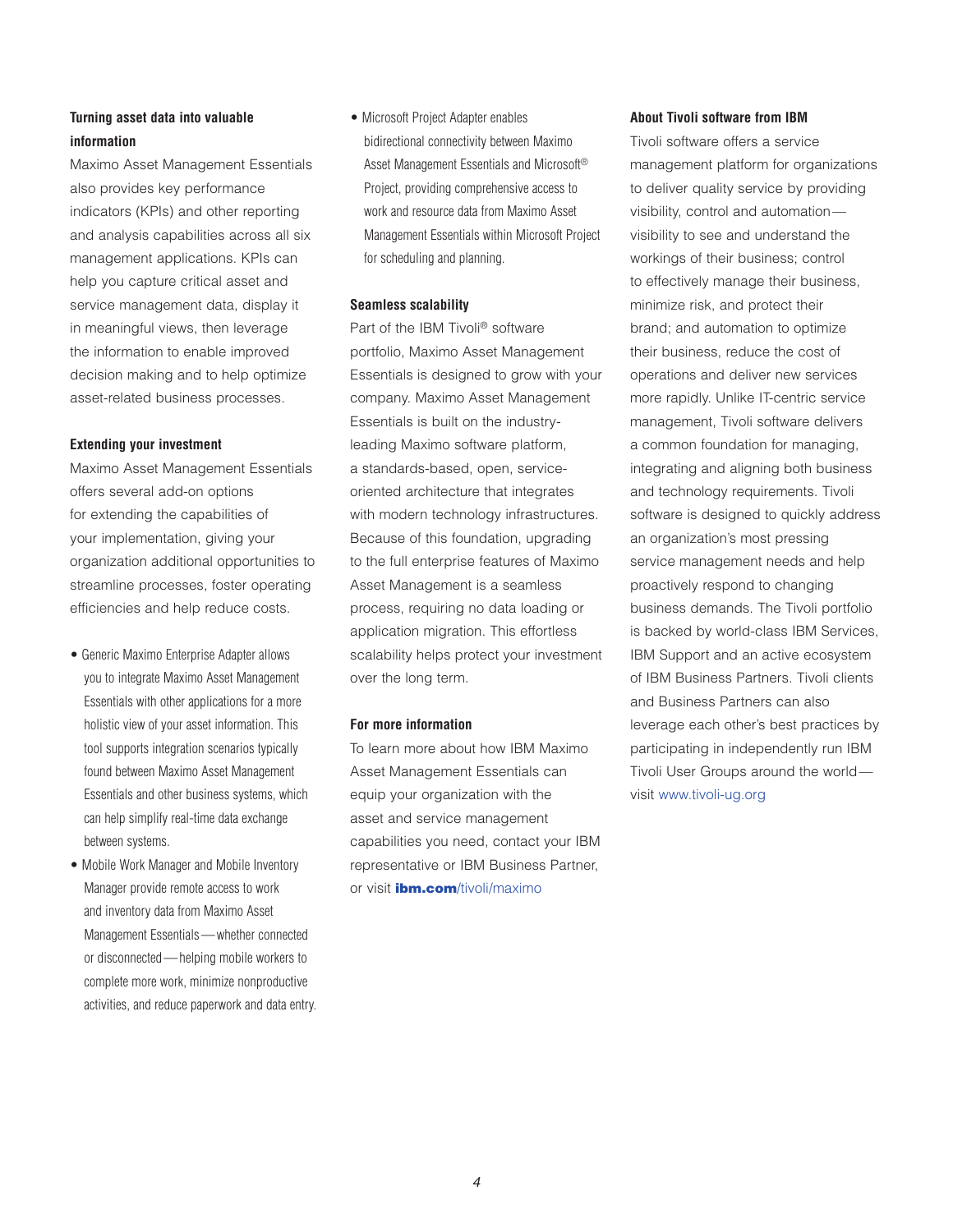# **IBM Maximo Asset Management Essentials at a glance**

# **Client workstation requirements:**

## *Hardware*

- Intel<sup>®</sup> Pentium<sup>®</sup>-based processor
- 512 MB RAM
- SVGA 1024 x 768 resolution

## *Software*

- Microsoft Windows<sup>®</sup> 2000 or Microsoft Windows XP
- Microsoft Internet Explorer 6.0 browser
- Microsoft Internet Explorer 7 browser
- Adobe® Acrobat Reader 6.0

## **Administrative workstation requirements:**

## *Hardware*

- Intel Pentium-based processor
- 1 GB RAM
- SVGA 1024 x 768 resolution (1280 x 1024 if used for Application Designer)

#### *Software*

- Microsoft Windows 2000 or Windows XP
- Microsoft Internet Explorer 6.0 browser
- Microsoft Internet Explorer 7 browser
- Adobe Acrobat Reader 6.0

#### **Application server requirements:**

## *Hardware*

- 2-4 dedicated, 800 MHz processors
- 2 GB RAM per processor
- 1.5 GB (or greater) disk space for Maximo and the Java™/Web Server components

## *Software*

- Microsoft Windows 2000 Server
- Microsoft Windows Server 2003
- $\bullet$  IBM AIX<sup>®</sup> 5.2 or 5.3
- Red Hat Enterprise Linux<sup>®</sup> 3 (x86 processor-based systems)
- HP-UX 11i or HP-UX 11i v2 (PA-RISC processor-based systems)
- Sun Solaris 9 or Sun Solaris 10 (SPARC processor-based systems
- IBM WebSphere® 6 (provided by IBM Corporation)

*Note:* Use the IBM WebSphere Fix Packs and Refresh Packs (supplied by IBM Corporation) to upgrade WebSphere 6.0.x to 6.0.2.17.

• BEA WebLogic Server 8 (provided by the customer)

## **Database server requirements:**

## *Hardware*

See vendor documentation for hardware specifications.

# *Software*

- IBM DB2 Universal Database 8.2.7, Workgroup or Enterprise Edition, configured for TCP/IP support
- Oracle 9.2.0.6 or 10.2.0.2, Standard or Enterprise Edition
- Microsoft SQL Server 2000 SP4, Standard or Enterprise Edition
- Microsoft SQL Server 2005, Standard or Enterprise Edition